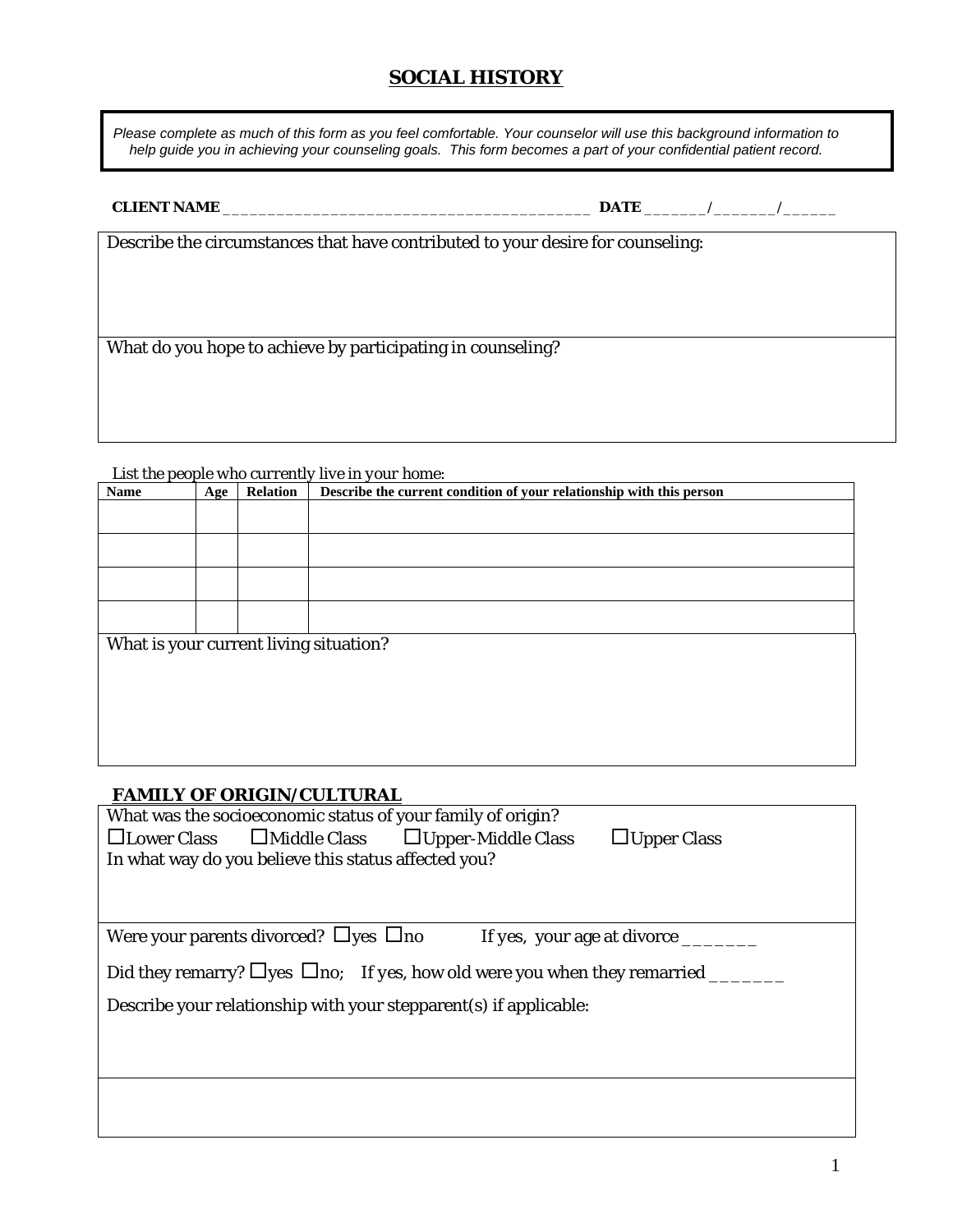| Father living □yes □no; If deceased, _______ year                                          |
|--------------------------------------------------------------------------------------------|
| Describe your best memory of your father:                                                  |
| What has been disappointing about your relationship with your father:                      |
| What has been fulfilling about your relationship with your father:                         |
| If you could change anything about your relationship with your father, what would that be: |
| Mother living $\Box$ yes $\Box$ no; If deceased, ________ year                             |
| Describe your best memory of your mother:                                                  |
| What has been disappointing about your relationship with your mother:                      |
| What has been fulfilling about your relationship with your mother:                         |
| If you could change anything about your relationship with your mother, what would that be: |
| Describe your most hurtful childhood memory:                                               |
|                                                                                            |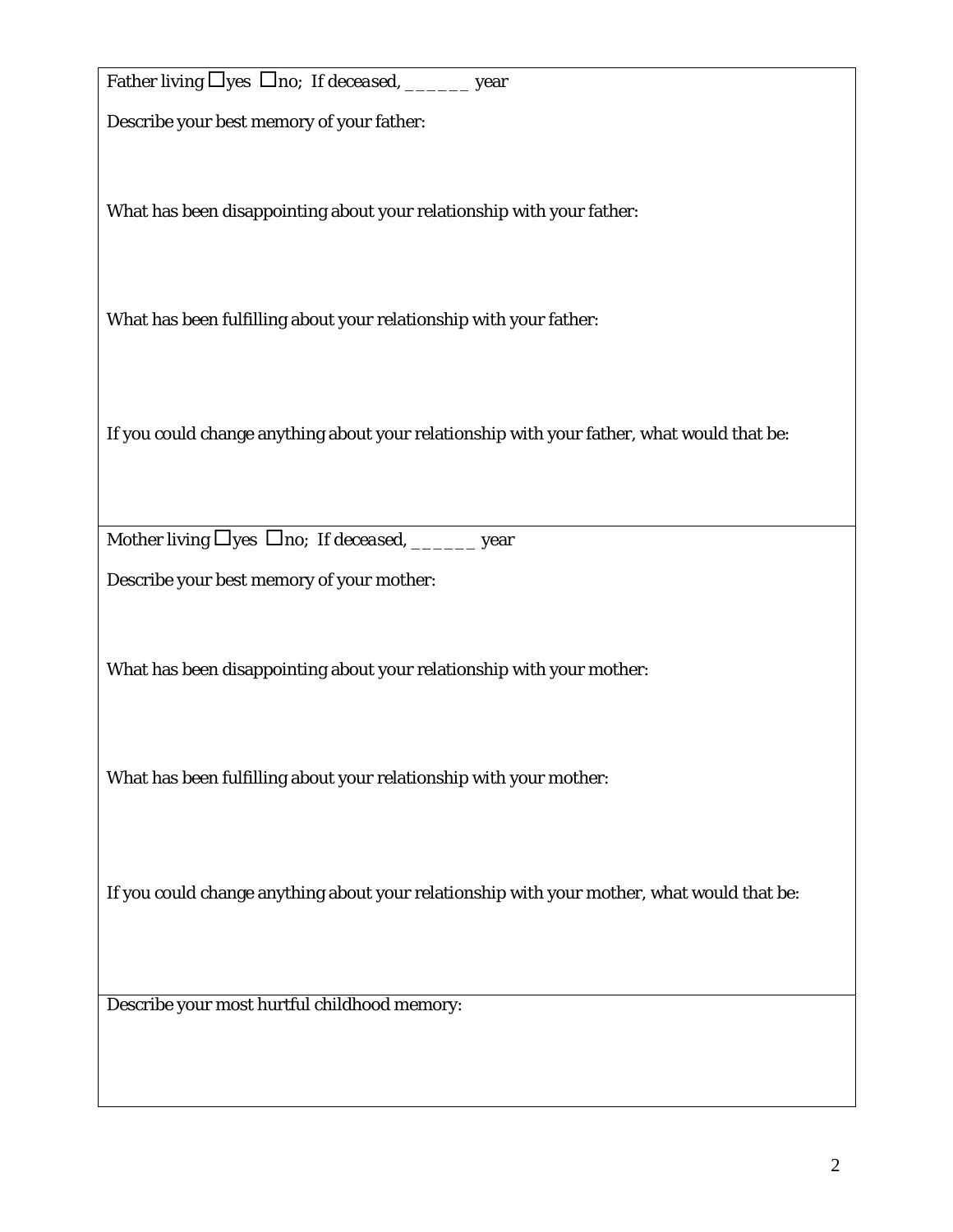List your siblings in order of birth, include yourself, put an (\*) by the names of any that are step or half *(if more space is needed please use the back of the page)*:

| <b>Sibling</b> | brother | Age | $\ldots$ process are sense of any page,<br>Describe your current relationship with this sibling |
|----------------|---------|-----|-------------------------------------------------------------------------------------------------|
| <b>Name</b>    | sister  |     |                                                                                                 |
|                |         |     |                                                                                                 |
|                |         |     |                                                                                                 |
|                |         |     |                                                                                                 |
|                |         |     |                                                                                                 |
|                |         |     |                                                                                                 |
|                |         |     |                                                                                                 |
|                |         |     |                                                                                                 |
|                |         |     |                                                                                                 |
|                |         |     |                                                                                                 |
|                |         |     |                                                                                                 |

If a sibling was favored over others in your family, please describe and also note your current relationship with that sibling:

## **DEVELOPMENTAL**

| Describe any emotional or physical problems you had during your childhood and adolescence: |                          |                        |
|--------------------------------------------------------------------------------------------|--------------------------|------------------------|
| What were you like as a teenager (interests, dating, sports)?                              |                          |                        |
| Check the highest level of education you have obtained:                                    |                          |                        |
| $\Box$ GED                                                                                 | $\Box$ Bachelor's Degree | $\Box$ Master's Degree |
| $\Box$ High School                                                                         | $\Box$ Some College      | $\Box$ Doctoral Degree |
| $\Box$ Vocational School                                                                   | $\Box$ Technical School  |                        |
| List any learning difficulties you have?                                                   |                          |                        |

## **MARITAL STATUS**

| $\Box$ Not Married      | $\Box$ Engaged                                     | $\Box$ Married | $\Box$ Separated          | $\Box$ Widowed | $\Box$ Divorced          |
|-------------------------|----------------------------------------------------|----------------|---------------------------|----------------|--------------------------|
|                         | Describe the history of your relationship:         |                |                           |                |                          |
|                         |                                                    |                |                           |                |                          |
|                         | Check any that apply to your current relationship: |                |                           |                |                          |
| $\Box$ Physical Abuse   | $\Box$ Lack of Trust                               |                | $\Box$ Poor Communication |                | $\Box$ Lack of Respect   |
| $\Box$ Pornography      | $\Box$ Financial Problems                          |                | $\Box$ Conflict/Arguing   |                | $\Box$ No Longer in Love |
| $\Box$ Infidelity       | $\Box$ Lack of Commitment                          |                | $\Box$ Anger/Resentment   |                |                          |
| $\Box$ Lack of Intimacy | $\Box$ Drugs/Alcohol                               |                |                           |                |                          |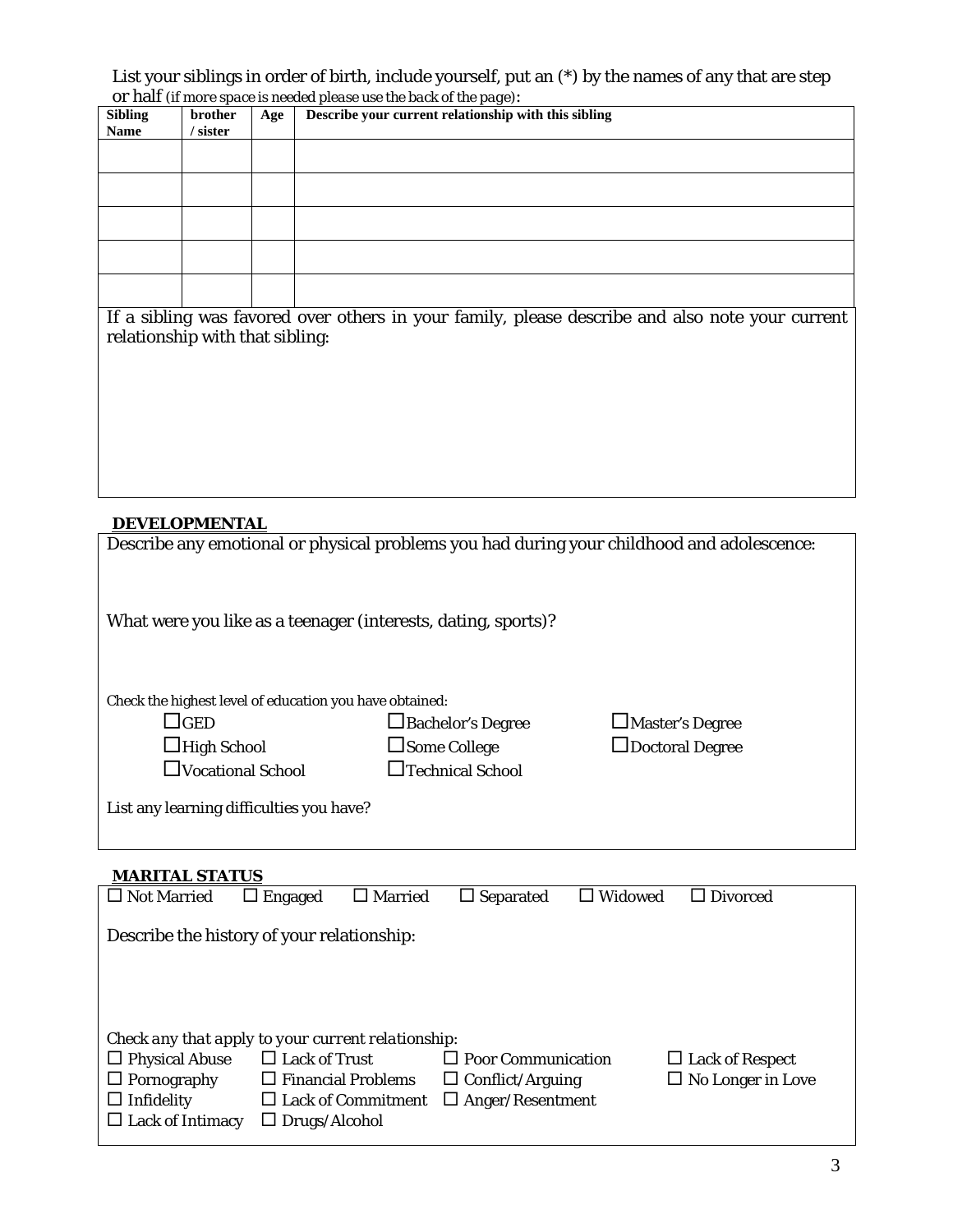List any previous marriage(s) in chronological order (*if more space is needed please continue on back of page)*:

| <b>Ex-Spouse</b> | Age when<br>married | $\cdots$<br>Age when<br>divorced | <b>Reason for divorce</b> | .<br>Describe your current relationship with ex-spouse |
|------------------|---------------------|----------------------------------|---------------------------|--------------------------------------------------------|
|                  |                     |                                  |                           |                                                        |
|                  |                     |                                  |                           |                                                        |

List children from previous relationship(s) (*if more space is needed please continue on back of page)*.

| Name | <b>Sex</b><br>M/F | Age | <b>Custody Status</b><br>(if applicable) | Describe your current relationship with this child |
|------|-------------------|-----|------------------------------------------|----------------------------------------------------|
|      |                   |     |                                          |                                                    |
|      |                   |     |                                          |                                                    |
|      |                   |     |                                          |                                                    |
|      |                   |     |                                          |                                                    |

#### **MEDICAL**

Describe any family history of psychiatric, emotional, drug or alcohol treatment or other problems:

List any history of physical illness, injury or condition in your family:

Describe any history of psychiatric, emotional, drug or alcohol treatment or other problems in your present family:

Have you ever had an abortion?  $\Box$  yes  $\Box$  no # of abortions Date(s)

| Your age at time of abortion | Have you received post-abortion counseling $\Box$ yes $\Box$ no |
|------------------------------|-----------------------------------------------------------------|
|------------------------------|-----------------------------------------------------------------|

If male, are you aware of an abortion conducted as a result of your pregnancy?

 $\Box$  yes  $\Box$  no # of abortions  $\Box$  Date(s) Your age at the time

Is your partner aware that this occurred? yes no Please explain: \_\_\_\_\_\_\_\_\_\_\_\_\_\_\_\_\_\_\_\_\_\_

 **\_\_\_\_\_\_\_\_\_\_\_\_\_\_\_\_\_\_\_\_\_\_\_\_\_\_\_\_\_\_\_\_\_\_\_\_\_\_\_\_\_\_\_\_\_\_\_\_\_\_\_\_\_\_\_\_\_\_\_\_\_\_\_\_\_\_\_\_\_\_\_\_\_\_\_\_\_\_\_\_\_\_\_\_\_\_\_\_\_\_\_\_\_\_\_\_\_\_\_\_\_\_\_\_\_\_\_\_\_\_\_\_\_** 

Have you or your partner ever had a miscarriage?  $\Box$  yes  $\Box$  no # of miscarriages \_\_\_\_ Date(s)

Have you ever had an eating disorder?  $\Box$  yes  $\Box$  no; If yes, please check  $\Box$  Anorexia  $\Box$  Bulimia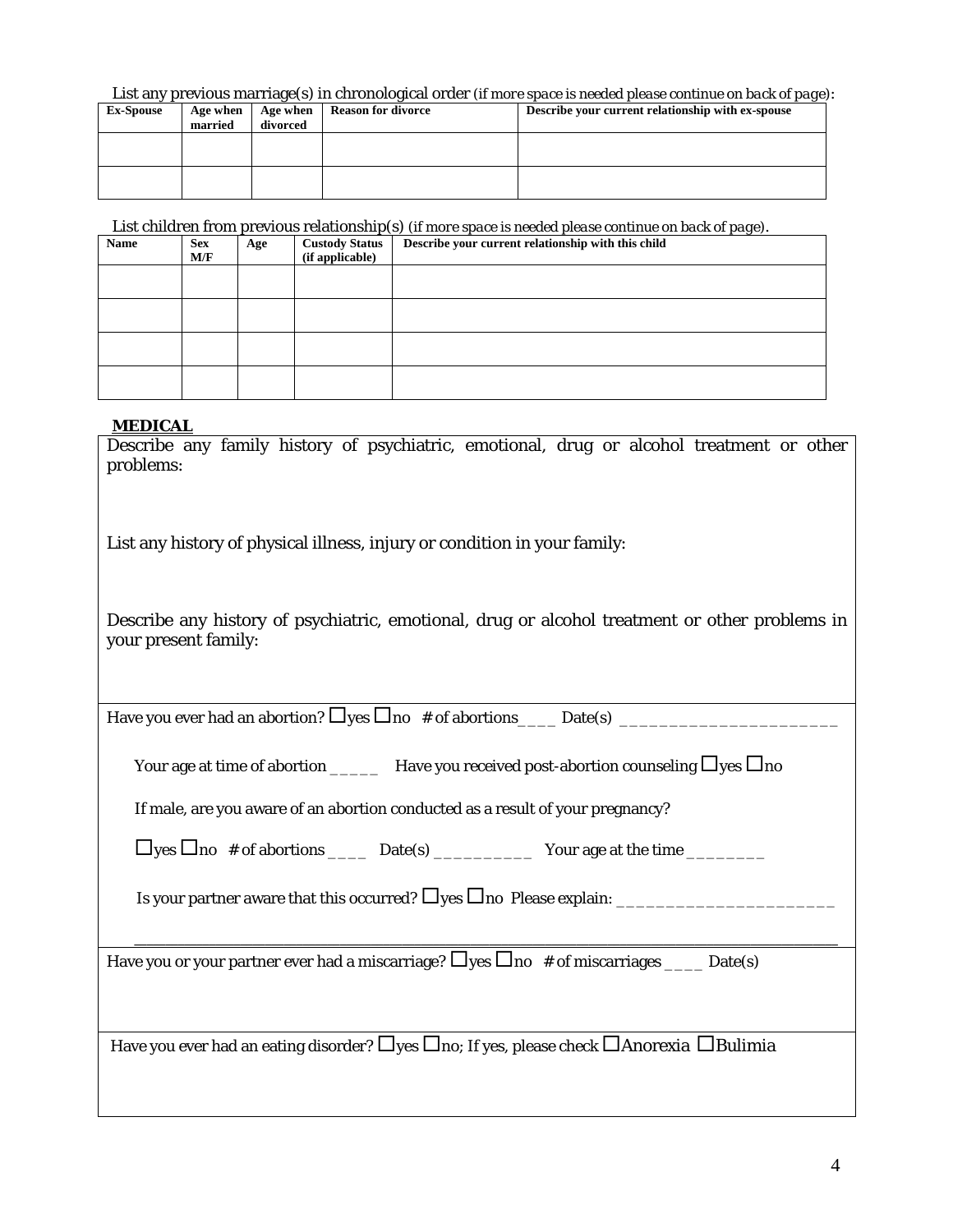## **SEXUALITY**

| Describe your earliest teaching about sex and sexuality:                                |
|-----------------------------------------------------------------------------------------|
|                                                                                         |
| Describe your current attitude about sex :                                              |
|                                                                                         |
|                                                                                         |
| List any history of homosexual involvement, including ages:                             |
|                                                                                         |
| Have you ever been sexually abused? $\Box$ yes $\Box$ no                                |
|                                                                                         |
| If yes, your age at the time(s) of the abuse(s) _____ /age(s) of the abuser(s) _____    |
| Were adults aware of the abuse, please explain _________________________________        |
| Have you ever been sexually abusive to others? $\Box$ yes $\Box$ no                     |
|                                                                                         |
| If yes, your age at the time(s) of the abuse(s) ___ /age of the victim(s) ___           |
|                                                                                         |
| Have you ever been raped? $\Box$ yes $\Box$ no <i>If yes</i> , what was your age ______ |
|                                                                                         |
|                                                                                         |
|                                                                                         |
|                                                                                         |
|                                                                                         |
| Is your partner aware of your involvement in this activity? $\Box$ yes $\Box$ no        |
| How concerned are you about your pornography habits, please explain:                    |
|                                                                                         |
| Are you currently or have you previously had gender identity concerns: □yes □no         |
| If yes, please explain;                                                                 |
|                                                                                         |
|                                                                                         |
| List any history of homosexual involvement, including age:                              |
|                                                                                         |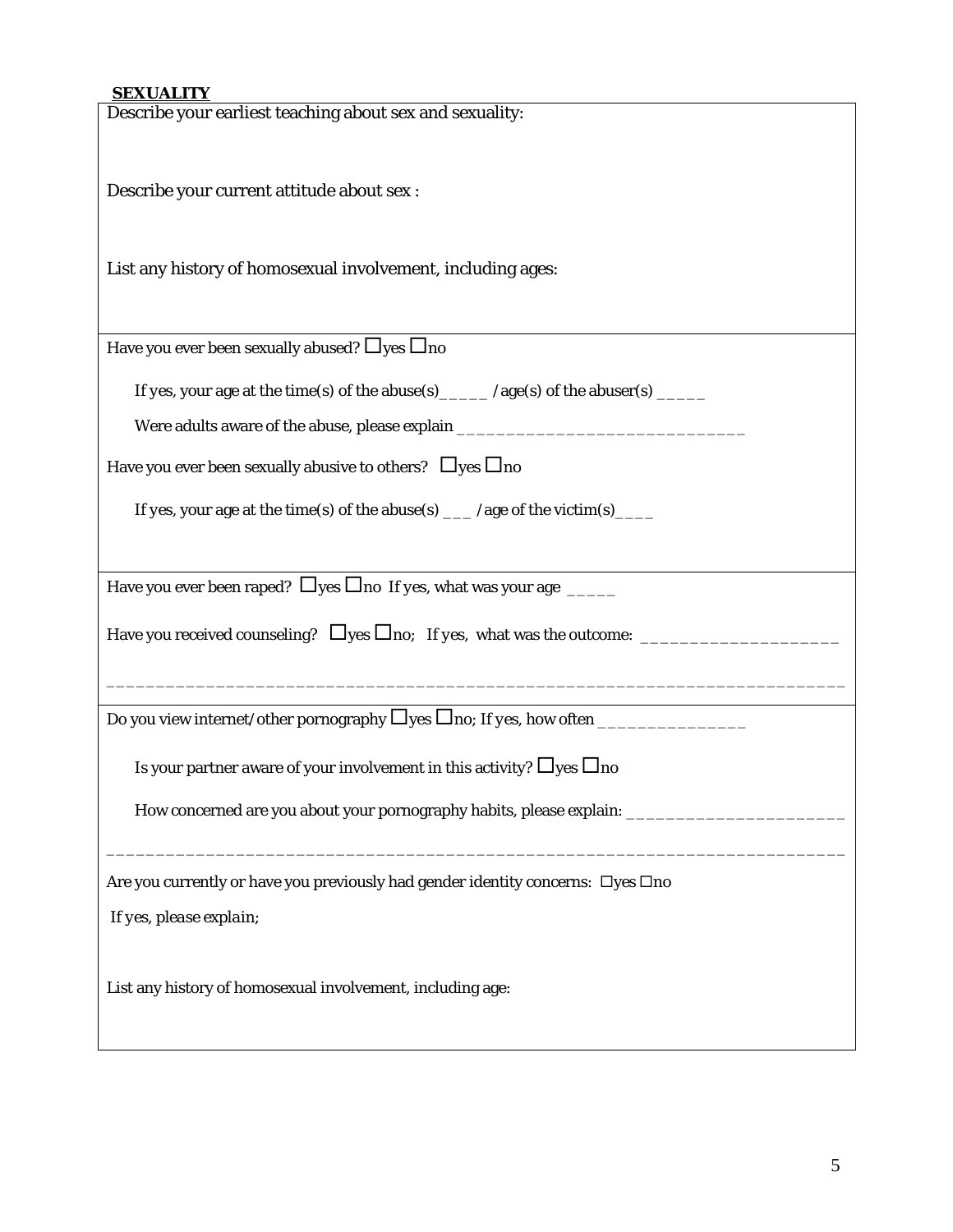## **RELIGIOUS AFFILIATION**

Describe the role God had in the home in which your grew up:

In what church were you primarily involved?\_\_\_\_\_\_\_\_\_\_\_\_\_\_\_\_\_\_\_\_\_\_\_\_Currently, what church, if any, are

you involved in and to what extent? \_\_\_\_\_\_\_\_\_\_\_\_\_\_\_\_\_\_\_\_\_\_\_\_\_\_\_\_\_\_\_\_\_\_\_\_\_\_\_\_\_\_\_\_\_\_\_\_

Describe your view of God:

## **RELIGIOUS AFFILIATION-***Continued*

How does God currently play a part in your life?

What do you consider God's role to be in counseling?

#### **LEGAL**

Have you ever been arrested? Dyes Dno; *If yes, explain charges*:

Date of arrest \_\_\_\_\_\_\_\_\_\_\_\_\_ Outcome/Status of arrest \_\_\_\_\_\_\_\_\_\_\_\_\_\_\_\_\_\_\_\_\_\_\_\_\_\_\_\_\_\_

Have you ever been convicted of a felon  $\Box$  yes  $\Box$  no; *If yes, please explain*:

Are you on probation?  $\Box$  yes  $\Box$  no; *If yes, when does it end?* 

Name and phone # of your Probation Officer \_\_\_\_\_\_\_\_\_\_\_\_\_\_\_\_\_\_\_\_\_\_\_\_\_\_\_\_\_\_\_\_\_\_\_\_

## **ALCOHOL/DRUGS/GAMBLING**

| Do you drink alcoholic beverages? $\Box$ yes $\Box$ no; If yes, how often?          |
|-------------------------------------------------------------------------------------|
| Are you concerned about your drinking habits? $\Box$ yes $\Box$ no                  |
| Are others close to you concerned about your drinking habits? $\Box$ yes $\Box$ no; |
| If yes, please explain:                                                             |
|                                                                                     |
| Do you use illegal drugs? $\Box$ yes $\Box$ no; If yes; how often ______            |
| Are you concerned about your drug habits? $\Box$ yes $\Box$ no                      |